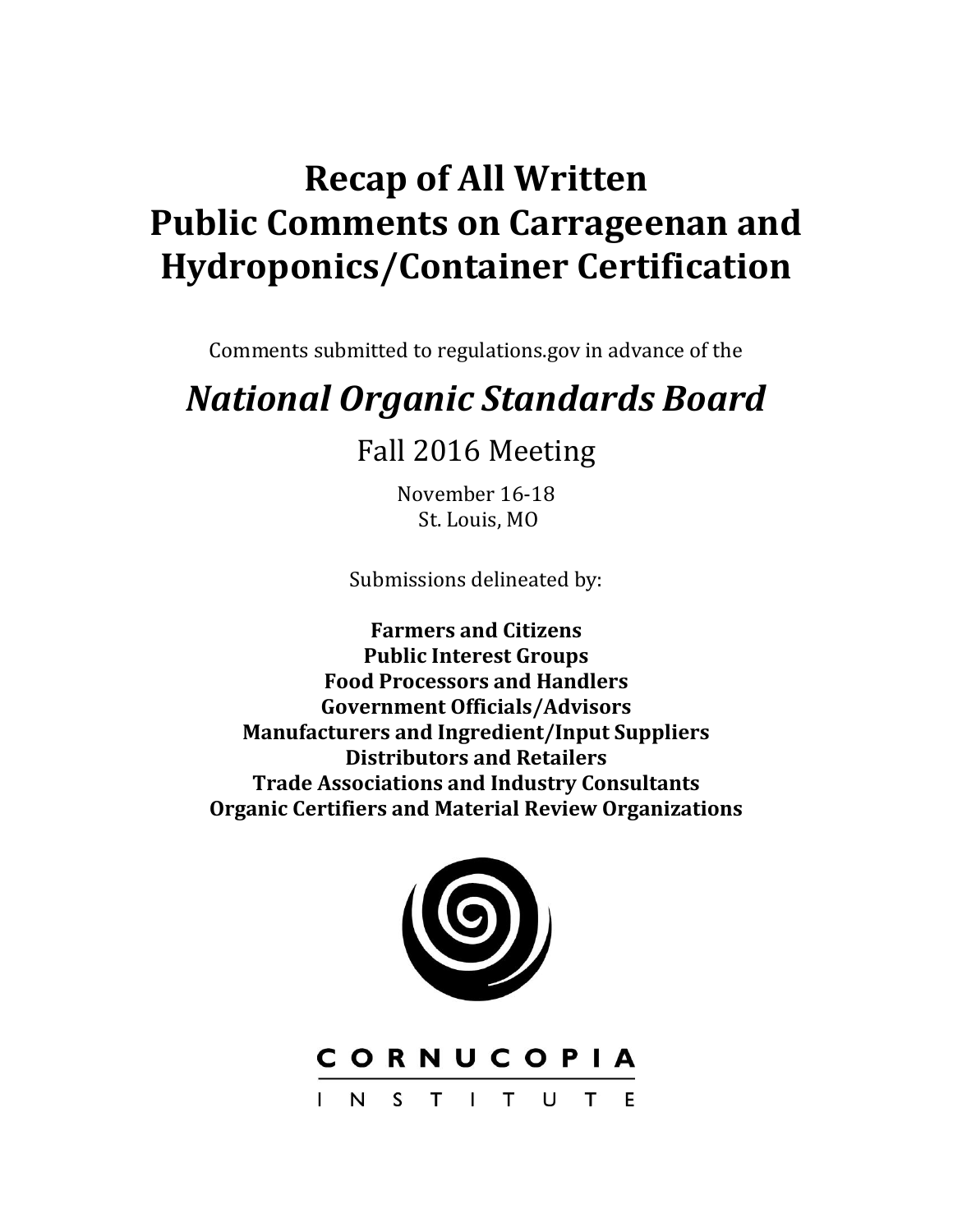### **How to Use This Document**

For the benefit of National Organic Standards Board members, and other organic stakeholders, The Cornucopia Institute has compiled a recap of all formal written comments from all organic stakeholders and members of the public that were submitted prior to the **Fall 2016 NOSB meeting.** We have endeavored to catalogue the totality of these public comments as accurately and objectively as possible. For the carrageenan recap table, we included comments submitted before the Spring, 2016 meeting as well.

Cornucopia greatly appreciates the work, dedication and enormous time commitment required to serve on the NOSB. Our hope is to provide a valuable resource for the Board better enabling members to more fully understand the scope and sentiment of organic community participants, including:

- Farmers/Citizens
- Public Interest Groups
- Government Officials/Advisors
- Food Processors/Handlers
- Manufacturers/Ingredient Suppliers
- Distributors/Retailers
- Trade Associations/Industry Consultants
- Organic Certifiers/Materials Review Organizations

Because of the enormous number of comments received and the limited amount of time to record them all, this document includes a recap of comments relating to carrageenan and hydroponics/containers only. Comments on carrageenan and hydroponics represent the vast preponderance of all public input prior to the upcoming meeting. Under each agenda item, a table shows the number of comments submitted and the positions of various stakeholders on that particular item. The "Notes" section under each table provides additional explanation.

Thank you for your work on behalf of all organic stakeholders. Please feel free to contact us regarding this summary or our methodology.

Will Fantle Research Director The Cornucopia Institute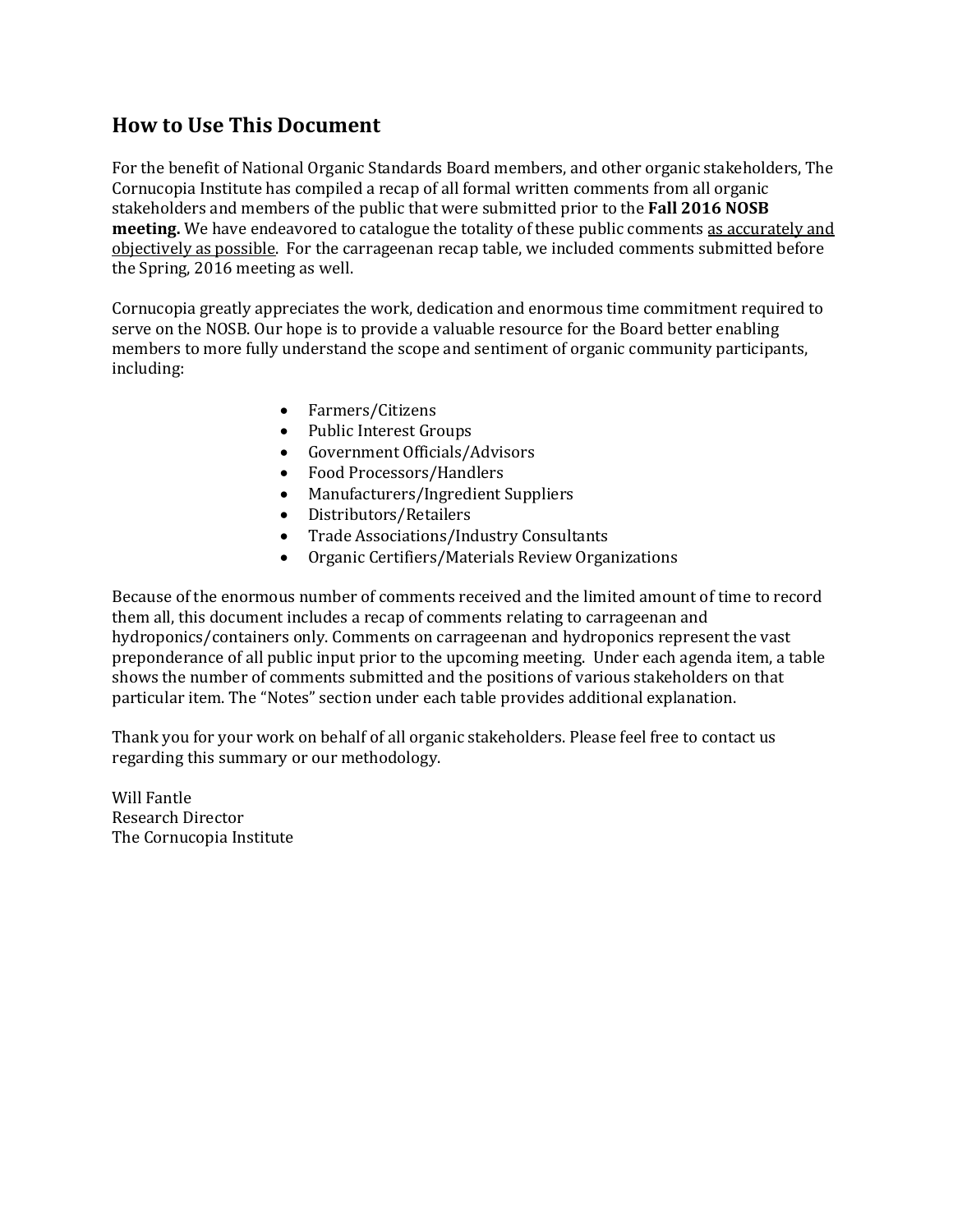## **Abbreviation & Acronym Key**

| Aurora                          | Aurora Organic Dairy                              |  |
|---------------------------------|---------------------------------------------------|--|
| <b>BP</b>                       | <b>Beyond Pesticides</b>                          |  |
| <b>CCOF</b>                     | California Certified Organic Farmers              |  |
| <b>CFS</b>                      | <b>Center for Food Safety</b>                     |  |
| <b>CR</b>                       | <b>Consumer Reports</b>                           |  |
| Cornucopia                      | The Cornucopia Institute                          |  |
| <b>CROPP</b>                    | <b>CROPP</b> Cooperative                          |  |
| <b>CU</b>                       | <b>Consumers Union</b>                            |  |
| <b>FDN</b>                      | <b>Food Democracy Now</b>                         |  |
| <b>FWW</b>                      | Food and Water Watch                              |  |
| <b>Infant Nutrition Council</b> | <b>Infant Nutrition Council of America</b>        |  |
| <b>MOSA</b>                     | Midwest Organic Services Assoc.                   |  |
| <b>MOFGA</b>                    | Maine Organic Farmers and Gardeners Association   |  |
| <b>NOC</b>                      | <b>National Organic Coalition</b>                 |  |
| NOFA-VT                         | Northeast Organic Farming Association Vermont     |  |
| <b>OPWC</b>                     | <b>Organic Produce Wholesalers Coalition</b>      |  |
| <b>OTA</b>                      | Organic Trade Association                         |  |
| <b>OTCO</b>                     | Oregon Tilth Certified Organic                    |  |
| <b>OSGATA</b>                   | <b>Organic Seed Growers Trade Association</b>     |  |
| <b>PCC</b>                      | <b>PCC Natural Markets</b>                        |  |
| <b>PCO</b>                      | Pennsylvania Certified Organic                    |  |
| Perrigo                         | Perrigo Nutritionals                              |  |
| <b>RAFI</b>                     | <b>Rural Advancement Foundation International</b> |  |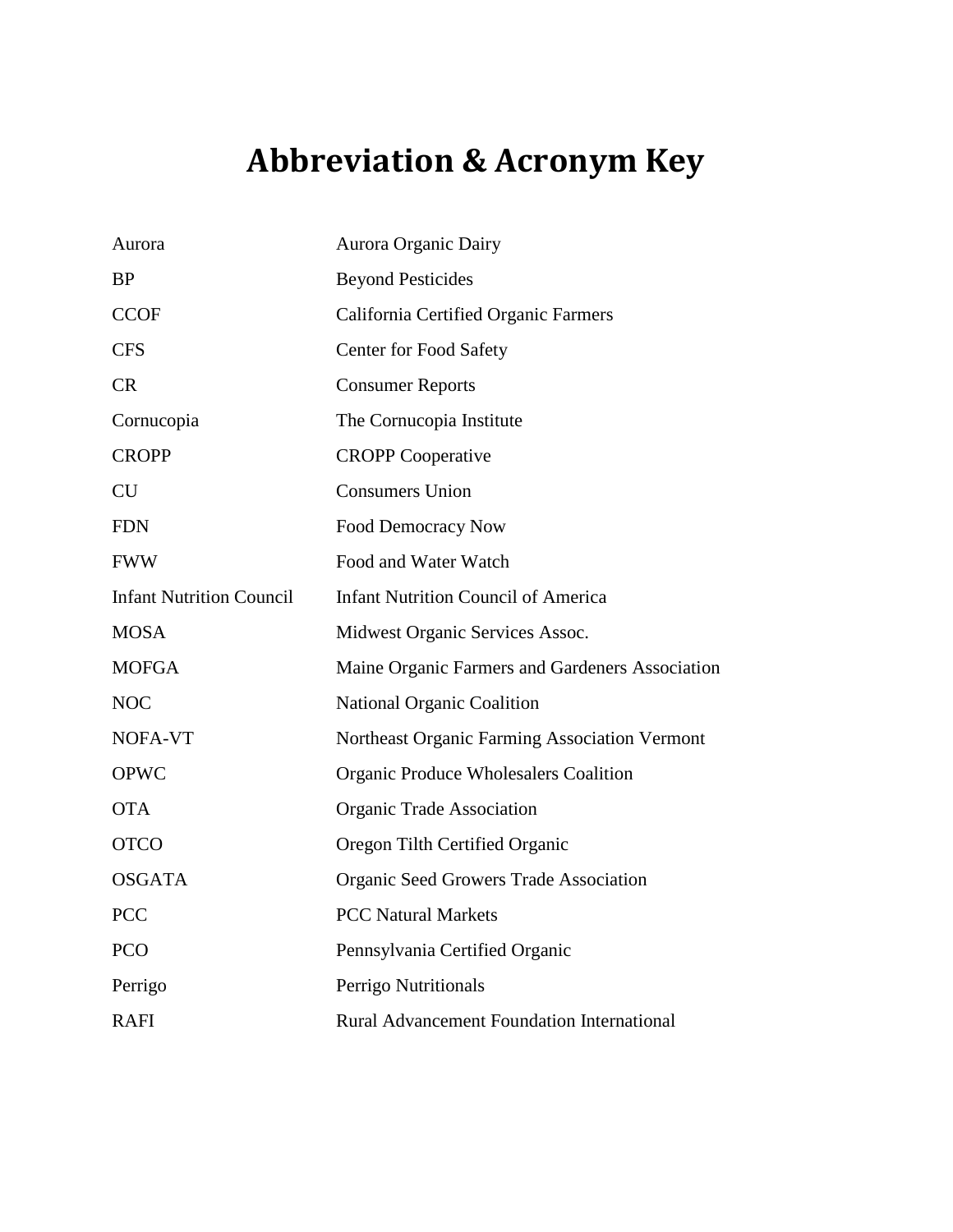# **HANDLING SUBCOMMITTEE**

### **CARRAGEENAN**

**Petitioned/added:** 1995 TAP, 2011 TR; 2016 Limited Scope TR.

**Sunset 2018:** To be voted on fall, 2016.

#### **Subcommittee Vote:**

Motion to remove carrageenan from the National List based on the following criteria in the Organic Foods Production Act (OFPA) and/or 7 CFR 205.600(b) if applicable: OFPA 6518(m)(6) availability of alternatives. Vote in Subcommittee: Yes: 5 No: 2 Abstain: 0 Absent: 1 Recuse: 0

|                               | <b>Support Relisting</b>                               | <b>Oppose</b>                       | Neutral/                   |
|-------------------------------|--------------------------------------------------------|-------------------------------------|----------------------------|
|                               |                                                        | <b>Relisting</b>                    | <b>Seeks Clarification</b> |
| <b>Farmers / Citizens</b>     | Consumers - 24; Indonesia                              |                                     |                            |
|                               | Farmers - 9; Philippino                                | Consumers <sub>k</sub> -            |                            |
|                               | Farmer - 8; Shanghai, China -                          | 220                                 |                            |
|                               | 33                                                     |                                     |                            |
| <b>Public Interest Groups</b> |                                                        | Cornucopia <sub>i</sub> ;           |                            |
|                               |                                                        | $BP_v$ ; FDN;<br>$CFS_m$ ; $CR_n$ ; |                            |
|                               |                                                        | NOC <sub>o</sub> ; FWW <sub>t</sub> |                            |
| <b>Food Processors /</b>      | Sunopta <sub>a</sub> ; Capsugel <sub>b</sub> ; Imbibe, |                                     |                            |
| <b>Handlers</b>               | Inc.; Power Crunch; Earth                              |                                     |                            |
|                               | Supplied Products, LLC - 2;                            |                                     |                            |
|                               | Sunniva Caffee; Other                                  |                                     |                            |
|                               | Processors/Handlers - 3;                               |                                     |                            |
|                               | Aurora; Kuen Lee                                       |                                     |                            |
| <b>Government Officials</b>   | Republic of Philippines                                |                                     |                            |
|                               | Department of Agriculture <sub>c</sub> ;               |                                     |                            |
|                               | Indonesian Governmentd                                 |                                     |                            |
| <b>Ingredient Suppliers /</b> | FMC Employees <sub>e</sub> -196;                       |                                     |                            |
| <b>Material</b>               | Murphy and Son; Star Kay                               |                                     |                            |
| <b>Manufacturers</b>          | White <sub>i</sub> ; Other                             |                                     | Ferrarau                   |
|                               | Industry/Manufacturers-2;                              |                                     |                            |
|                               | Ingredients Solutions - 2;                             |                                     |                            |
|                               | Shanghai Brilliant Gum Co.;                            |                                     |                            |
|                               | Ltd; Perdue Foods; Perrigo<br>Nutritionals             |                                     |                            |
| <b>Wholesalers</b>            |                                                        | PCC <sub>p</sub>                    |                            |
|                               | $CROPP_q$ ; Robin Coon <sub>r</sub>                    |                                     |                            |
| /Distributors /               |                                                        |                                     |                            |
| <b>Retailers</b>              |                                                        |                                     |                            |
| <b>Trade Associations /</b>   | FSM Facebook Campaigng -                               |                                     | OTA-6                      |
| <b>Industry Consultants</b>   | 1,793; United 4Food Scienceh;                          |                                     |                            |
|                               | Marinalg International <sub>i</sub> ; Celtic           |                                     |                            |
|                               | Colloids; International Food                           |                                     |                            |
|                               | Additives Council;                                     |                                     |                            |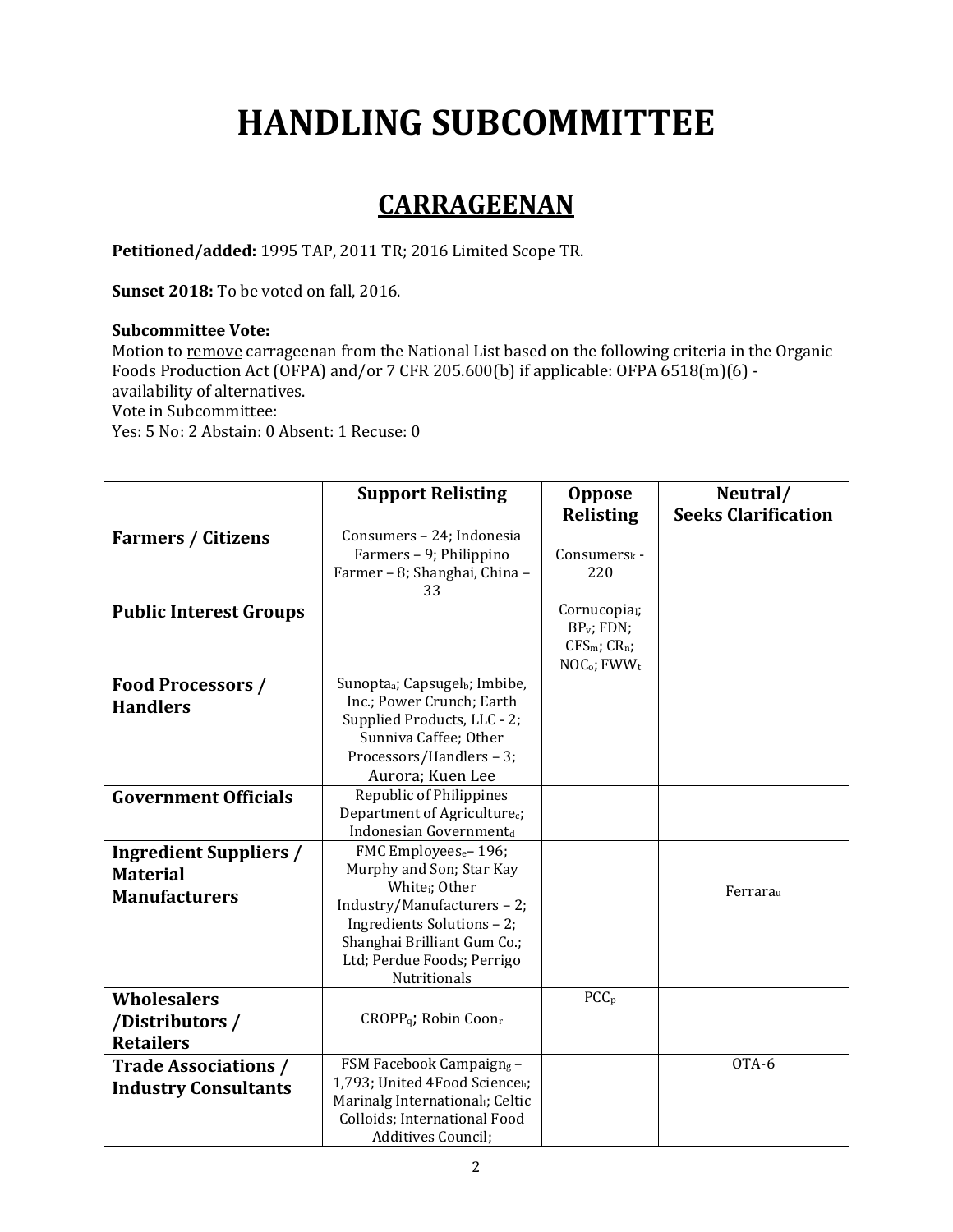|                   | <b>International Food Products;</b> |             |
|-------------------|-------------------------------------|-------------|
|                   | North American Meat                 |             |
|                   | Institute; Dairy Farmers of         |             |
|                   | America; Food Marketing             |             |
|                   | Institute; Grocery                  |             |
|                   | <b>Manufacturers Association;</b>   |             |
|                   | American Beverage                   |             |
|                   | Association;                        |             |
|                   | <b>Indonesian Seaweed Farmers</b>   |             |
|                   | and Producers Association -         |             |
|                   | 2205+7; Glasgow Consulting          |             |
|                   | Group, LLC; Qingdao Gather          |             |
|                   | Great Ocean Algae Industry          |             |
|                   | Group; China Algae Industry         |             |
|                   | Association; Nutritionists - 9;     |             |
|                   | Food Scientists - 15; Nutrition     |             |
|                   | <b>Edge Communication; Natural</b>  |             |
|                   | Products Association; Allied        |             |
|                   | Food Products, Inc.; Griffiths      |             |
|                   | Foods; Int'l Dairy Foods            |             |
|                   | Assoc.; Juice Products Assoc.;      |             |
|                   | <b>Infant Nutrition Councils</b>    |             |
| <b>Certifiers</b> | CCOF <sub>i</sub>                   | $OTCO - 16$ |
|                   |                                     | $PCO - 2$   |

#### **Notes**

- a. James Gratzek of Sunopta states: "The Handling Subcommittee's recommendation to delist carrageenan unjustifiably imposes unnecessary cost and complexity into the food manufacturing process. Reformulation with alternatives such as gellan gum, locust bean gum and xanthan gum is possible, however, these ingredients are more difficult to work with and increase the overall cost to produce final products with no appreciable benefit to the consumer."
- b. Stacey of Hanna states: "Capsugel has made a long-term investment in the development of a capsule that could be certified organic using the current National List of allowed materials and have found that there is a lack of food-grade setting agents suitable to do what carrageenan does for capsules."
- c. Undersecretary Edgardo Gongona of the Bureau of Fisheries and Aquatic Resources states: "We contend that all three health-related assertions against carrageenan by NOC are based on inconclusive scientific arguments, and are rather haphazard extrapolations of findings derived from flawed methods and non-standard research processes. Furthermore, the two (2) negative environmental-related perceptions on seaweeds farming and carrageenan processing are exactly the opposite realities with the current state of modern and environmentally benign technologies used in the Philippines."
- d. Reza Chairul from the Government of Indonesia states: "The decision you make about carrageenan in Washington, D.C. this November will affect people and the environment far beyond the borders of the United States. I know this because I am a carrageen seaweed farmer in Indonesia. Farming carrageenan is how I earn a living and provide a good life for my family. Farming carrageenan is how I am able to send my children to school, so they will be educated and prepared to have even better lives when they grow up. Farming carrageenan is how women in my community are able to work. It is also one way we are able to protect and preserve the ocean environment around us."
- e. James Swensen of FMC states: "Regulatory agencies around the world have consistently determined carrageenan to be safe, causing no hazard to human health. Seaweed farming is one of the most environmentally friendly types of aquaculture. Essential to organic products. Carrageenan is recognized as one of nature's perfect stabilizers, a healthy ingredient that makes foods taste and look better.
- f. Monte Hilmoe of Star Kay White states: "Removing carrageenan as an ingredient option would compromise the ability to fulfill essential consumer needs regarding product stability, shelf-life, and overall quality. Its specific milk protein rea ctivity is unmatched by any other ingredient…"
- g. Food Science Matters Facebook Campaign 691 respondents: "Dear Mr. McEvoy, The Agriculture Marketing Service plays a critical role in ensuring the quality and availability of food for all Americans," form letter.
- h. Susan Finn from United 4 Food Science states: "There is no legitimate rationale for removing carrageenan from the list of ingredients approved for use in organic foods. Options for formulating organic products that meet consumer demands are limited. Removing carrageenan may diminish the acceptability of certain organic products, which in turn may lead to consumer deselection away from organic foods altogether."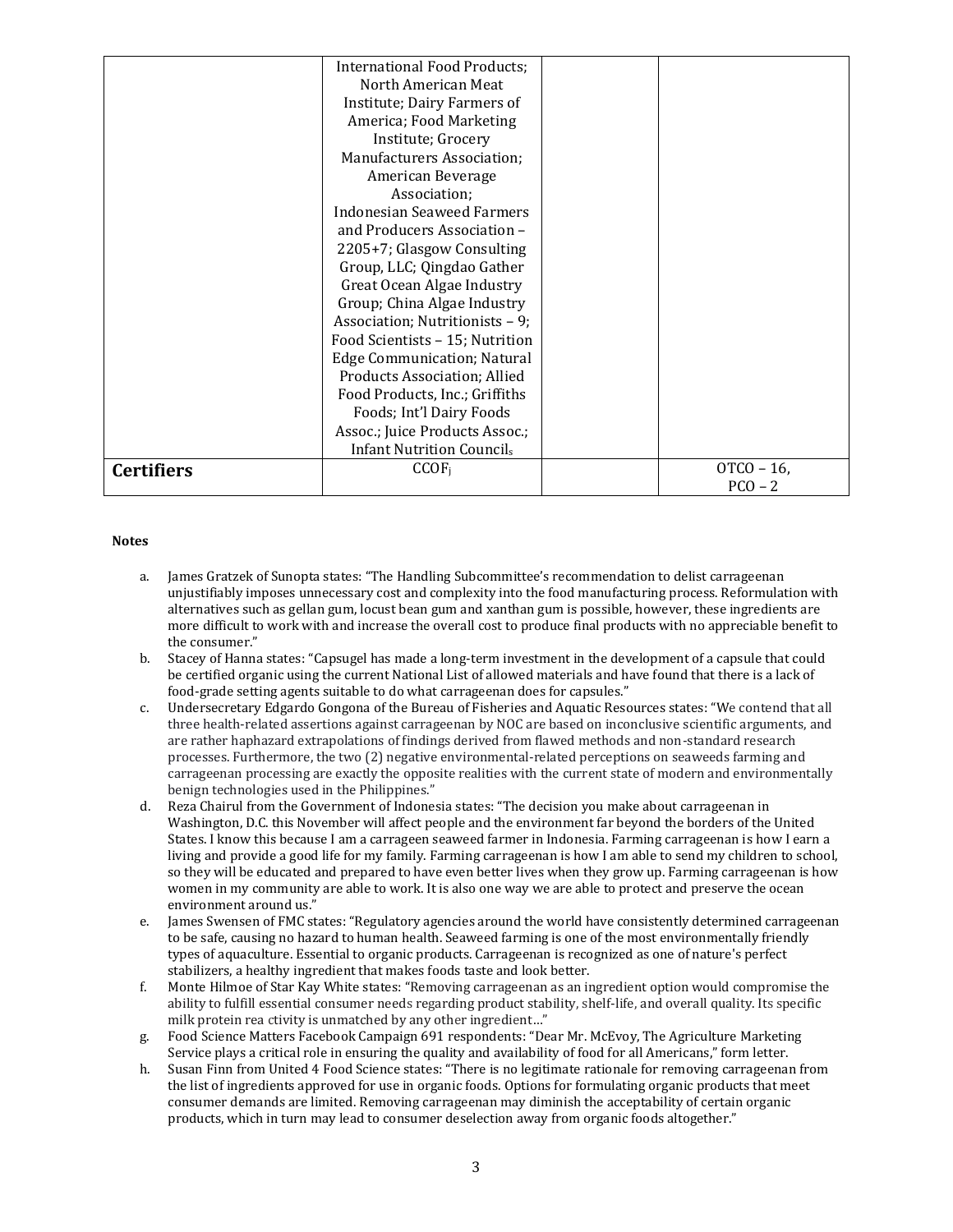- i. Nick Gardner of Marinalg states: "Carrageenan continues to be a safe, extremely versatile essential food ingredient which is compatible with organic principles and lacks organic alternatives."
- j. Kelly Damewood of California Certified Organic Farmers (CCOF) states: "Nine CCOF members include carrageenan on their Organic System Plan. It is used as a frozen soy product stabilizer, in beer production and personal care products, and in edible gel capsules used to package dietary supplements."
- k. At least 205 organic consumers submitted comments urging the NOSB to remove carrageenan from the National List. Most of these people cited personal experiences and health problems associated with their consumption of carrageenan.
- l. The Cornucopia Institute states: "The 2005 European Commission's recommendation that no more than 5% of food-grade carrageenan fractions should have molecular weight below 50 kDa has not been met by the industry"
- m. Cameron Harsh of the Center for Food Saftey states: "The plain language of OFPA restricts the National List to only synthetic materials without which a particular product could not be made. Some manufacturers have been able to reformulate their products to remove carrageenan without replacement, determining that the product does not require the properties conferred by the additive to be acceptable to consumers. An extended shelf life should not be considered an essential property of organic foods."
- n. Charlotte Vallaeys of Consumer Reports states: "The organic law allows for the five-year use of prohibited substances only if the use of the substance would not be harmful to human health. In the case of carrageenan, a substantial body of scientific literature points to potential harm to human health. We urge the NOSB, when faced with conflicting findings, to use the Precautionary Principle – when numerous well-designed studies by nonindustry funded scientists point to harmful effects, the NOSB should err on the side of caution and protect the safety and health of consumers. We are concerned that the 2016 Limited Scope Technical Evaluation Report (TER) on carrageenan, by the Organic Materials Review Institute (OMRI), omitted important studies and study findings, which may impact the NOSB's decision-making process."
- o. Christie Badger of the National Organic Coalition states: "Research shows that the type of carrageenan used in foods can cause inflammation. Laboratory research in animals has shown ulcerative colitis-like disease and intestinal lesions and ulcerations in some animals. Additional studies in animals have shown carrageenan may act as a promoter of colon tumors. Moreover, research, including industry-sponsored research, shows that consuming foods with carrageenan can expose consumers to degraded carrageenan, which is classified as a possible human carcinogen (group 2B) by the World Health Organization's International Agency for Research on Cancer (IARC)."
- p. Eli Penberthy of PCC Natural Markets states: "PCC Natural Markets strongly supports the subcommittee vote NOT to relist carrageenan. Our primary reason is that the Organic Food Production Act's clear intent is to not allow synthetic additives whose primary purpose is to recreate or improve texture. See §205.600 (b) (4): "The substance's primary use is not as a preservative or to recreate or improve flavors, colors, textures, or nutritive value lost during processing, except where the replacement of nutrients is required by law." We believe that use of carrageenan has contradicted the intent of OFPA, is illegal, and that it must be delisted.Organic consumers are rejecting carrageenan in the marketplace and choosing alternatives without carrageenan, such as non-organic, non-GMO cream."
- q. CROPP states: "We expect complete removal by May 1, 2016. Although we have successfully removed carrageenan from our products we believe this is a material that is useful for certain applications. There is no scientific reason to remove it from the National List."
- r. Robin Koon, of a softgel encapsulation company states: "There are very few plant based materials that mimic the polysaccharide chains that carrageenan's have and are extremely strong, enabling it as a replacement for gelatin (and gelatin is from an animal source).
- s. The Infant Nutritional Food Council states: "The Joint FAO/WHO Expert Committee on Food Additives (JECFA) has determined the use of carrageenan in infant formula and formulas for special medical purposes does not present safety concerns. As an international expert scientific committee that reviews the safety of food additives and is administered jointly by the Food and Agriculture Organization of the United Nations (FAO) and the World Health Organization (WHO), Infant Nutrition Council encourages the NOSB to consider this JECFA evaluation when making determinations on carrageenan safety in infant formula. Removing carrageenan from the National List could negatively impact the availability of liquid organic infant formula products and reduce organic options available to consumers."
- t. Food and Water Watch (FWW) states: "In addition to questions of safety, carrageenan fails to meet the criteria of essentiality."
- u. The Ferrara Pan Candy Company states: "There are confections on the market made with carrageenan as a gelling agent. We did evaluate carrageenan in the formulation of some of our organic products. It does produce a nice gel. However, it leaves a slimy coating in your mouth for about 15 minutes after eating. We chose not to formulate with carrageenan because other ingredients provide better functionality."
- v. Beyond Pesticides (BP) states: "The evidence summarized by the 2015 Technical Review came up with a verdict of mixed results on virtually every issue regarding food grade (high molecular weight) carrageenan. However, there is widespread agreement that poligeenan, which contaminates food grade carrageenan at unknown and uncontrollable levels, does cause adverse effects, including cancer. The production causes adverse environmental impacts. And it is not necessary –organic processors have been moving away from the use of carrageen because of consumer pressure since it was last considered for sunset.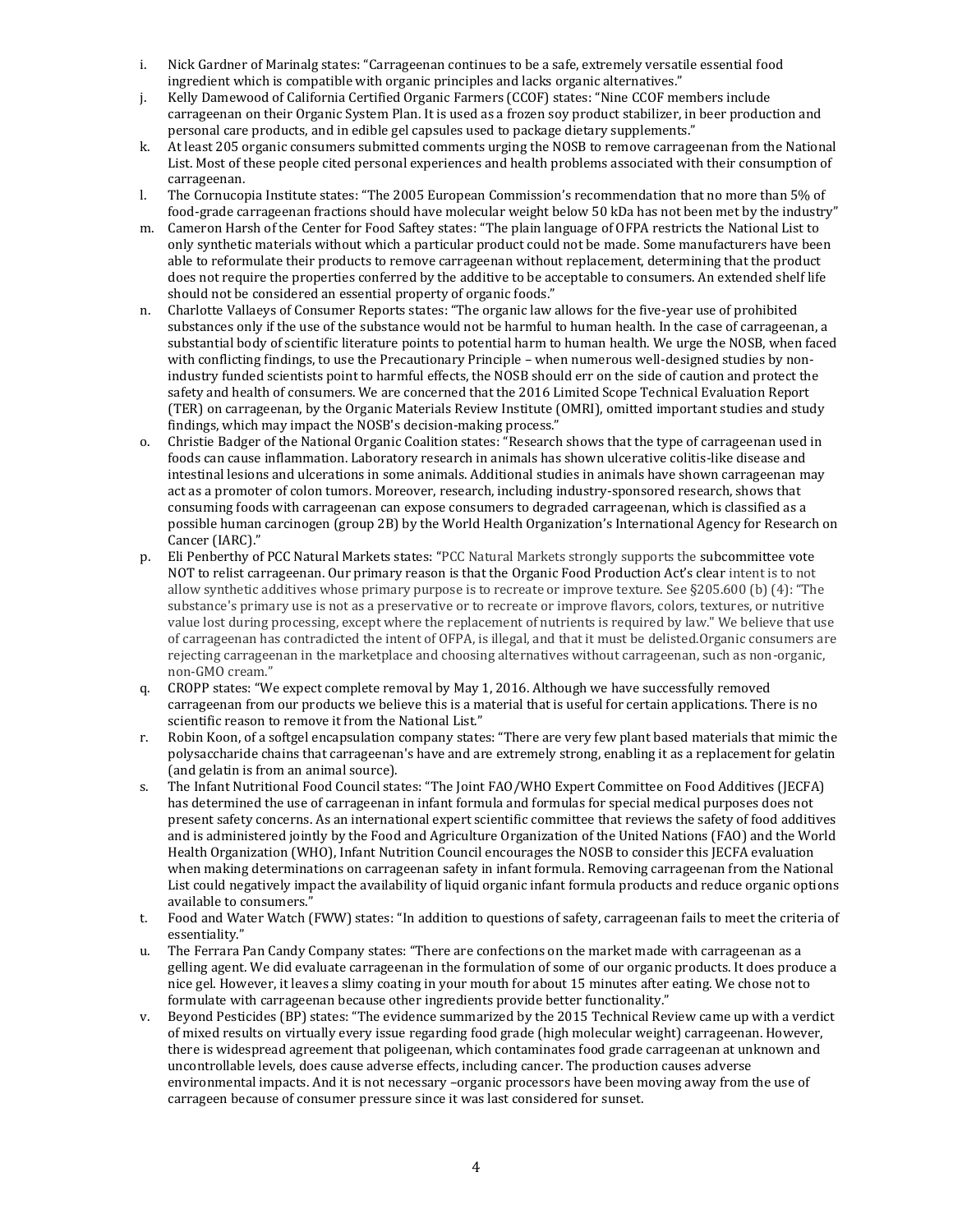# **CROPS SUBCOMMITTEE**

### **Hydroponic/Aquaponics/Bioponics Proposal and Container and Greenhouse Production Disc. Document**

Hydroponic/Aquaponics/Bioponics Proposal:

- Part 1 (this part) is whether Bioponics fits into the Organic Foods Production Act (OFPA) and the USDA organic regulations in CFR Part 205 (referred to throughout as the NOP rule). This is a proposal that will go before the NOSB in Fall 2016.
- Part 2 is a Discussion Document on container systems for solid substrates, including which ones could or should be allowed under the existing NOP Rule and/or which would require a change in the Rule, along with suggestions for what changes need to be made.
- Part 3 will be a Discussion Document on the standards needed for bioponic systems to be allowed under the NOP organic rules, along with possible limits on what sort of systems would qualify as Bioponics. This will occur for spring 2017 if the proposal in part 1 passes.

The Container and Greehouse Discussion Document will look at the gaps and inconsistencies in the 2010 NOSB recommendation on Production Standards for Terrestrial Plants in Containers and Enclosures (Greenhouses. The goal is to examine what is needed for growing plants to maturity in containers in order to be consistent with the organic regulations, to create definitions and standards for terms that were not precisely spelled out in the 2010 recommendation, and to create a stage for further rulemaking efforts if needed.

### **Subcommittee Vote: Motion to allow bioponics**

Motion to allow bioponics (including hydroponics, aeroponics, or aquaponics) as consistent with organic production under the provisions and recommendations to be developed by the NOSB in 2017.

Yes: 2 No: 5 Absent: 0 Abstain: 0 Recuse: 0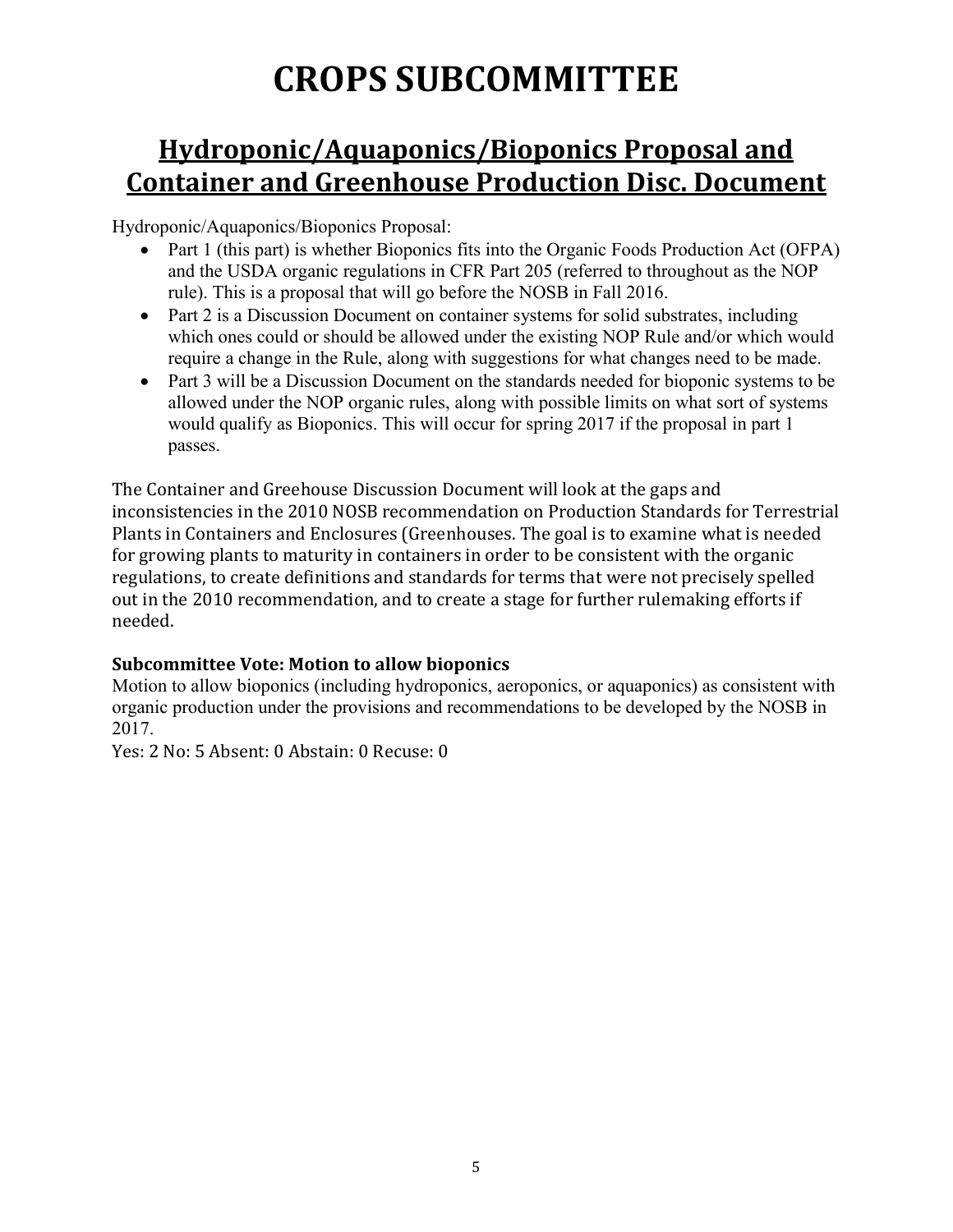|                           | <b>Support Proposal</b>                                                | <b>Oppose Proposal</b>                                                           | Neutral/                             |
|---------------------------|------------------------------------------------------------------------|----------------------------------------------------------------------------------|--------------------------------------|
|                           | (allow hydroponics)                                                    |                                                                                  | <b>Seeks Clarification</b>           |
| <b>Farmers / Citizens</b> | 17 <sub>ii</sub>                                                       | 364 <sub>g,h,I,j,k,l,m,n,o,p,q,r,s</sub> ; Jeff Moyer <sup>*</sup> a;            |                                      |
|                           | 237 (Coalition for Sustainable                                         | Dave Chapman <sub>b</sub> ; Colehour                                             | 4(allow aqua not hydro)              |
|                           | Organics form letter - a group                                         | Bondera*c; Bill Brammerd; Eliot                                                  | Allow sprouts                        |
|                           | funded/financed by industry                                            | Coleman <sub>e</sub> ; Alison Massaf                                             |                                      |
|                           | participants)                                                          | *Former NOSB Member                                                              |                                      |
| <b>Public Interest</b>    |                                                                        | BP <sub>t</sub> ; Cornucopia <sub>u</sub> ; CU <sub>v</sub> , NOC <sub>w</sub> ; | CFS <sub>y</sub>                     |
| Groups                    |                                                                        | FDN <sub>x</sub> ; Lopez Community Land                                          |                                      |
|                           |                                                                        | Trust; RAFI <sub>z</sub> ; OSGATA <sub>aa</sub> ; Demeter                        |                                      |
|                           |                                                                        | Associationbb<br><b>EU Expert Group for Technical</b>                            | Bernie Sanders; Senator              |
| Government                | Hydroponic and Aquaponic<br>Subcommittee of the NOSB                   | Advice on Organic Production;                                                    | Peter Welch; Congresstt              |
| <b>Officials/Advisors</b> | Task Forcekk                                                           | 2010 NOSB Recommendation                                                         |                                      |
|                           |                                                                        | Subcommittee of the NOSB Task                                                    |                                      |
|                           |                                                                        | Force                                                                            |                                      |
| Ingredient                | Sungroff;                                                              |                                                                                  |                                      |
| Suppliers /               | Vertigro; Marine Materials;                                            |                                                                                  |                                      |
| <b>Material</b>           | Scott's Miracle Grow;                                                  |                                                                                  |                                      |
|                           | Ocean Organics; Blue Planet;                                           |                                                                                  |                                      |
| <b>Manufacturers</b>      | <b>Ecoponics Systems</b>                                               |                                                                                  |                                      |
|                           | International                                                          |                                                                                  |                                      |
| <b>Wholesalers</b>        | PuraNatura; Driscolls;                                                 | Discovery Organicscc                                                             |                                      |
| /Distributors /           | <b>Wholesum Harvest;</b>                                               |                                                                                  |                                      |
| <b>Retailers</b>          | <b>CEA Holdings;</b>                                                   |                                                                                  |                                      |
|                           | Naturipe Farms                                                         |                                                                                  |                                      |
| <b>Trade</b>              | <b>Coalition for Sustainable</b><br>Organics;                          | Organic Growers Alliancehh;<br>Eric Sideman <sub>qq</sub> ;                      | Canadian Horticultural<br>Councildd; |
| <b>Associations /</b>     | Western Growersii;                                                     | Keep the Soil In Organic;                                                        | Ontario Greenhouse                   |
| <b>Industry</b>           | OPWCmm; OTA00;                                                         | Organic Research Associatesss;                                                   | Vegetable Growersee                  |
| <b>Consultants</b>        | Katherine DiMatteo:                                                    |                                                                                  |                                      |
|                           | The Aquaponic and                                                      |                                                                                  |                                      |
|                           | Hydroponic Organic Coalition;                                          |                                                                                  |                                      |
|                           | The University of Akron                                                |                                                                                  |                                      |
|                           | Research Foundation;                                                   |                                                                                  |                                      |
|                           | Archi's Institute for                                                  |                                                                                  |                                      |
|                           | Sustainable Agriculture;                                               |                                                                                  |                                      |
|                           | AeroGenesis Incorporated;                                              |                                                                                  |                                      |
|                           | Organic Suppliers Advisory                                             |                                                                                  |                                      |
|                           | Council <sub>oo</sub>                                                  |                                                                                  |                                      |
| <b>Certifiers</b>         | CCOF <sub>gg</sub> ; Oregon Tilth <sub>ii</sub> ; MOSA <sub>rr</sub> ; | MOFGA; NOFA-VT <sub>nn</sub> ; Steven                                            |                                      |
|                           | <b>Quality Certification Services</b>                                  | Wisbaum                                                                          |                                      |

#### **Notes**

- a. Jeff Moyer, former NOSB chair, states: "The goal isn't to produce crops as efficiently as possible but to produce healthy crops from healthy soil for healthy people. We cannot do this without the soil. It is also important for your own work to know that future boards won't continually try and undo the hard work you put into decisions or populate the board with votes to undo decisions you make."
- b. David Chapman, hydroponics task force member and Long Wind Farm owner states: "It is inevitable that the hydroponic industry would want to gain access to the organic market, where a premium is usually paid for producing food in a way that emphasizes long term health over short term profit."
- c. Colehour Bondera, former NOSB member states: "We can not stand together about what organic means if "water" can be certified, then the integrity is lost to growth that does not benefit farmers, but rather a few large companies, with consumers (all of us) paying less for food, while actual organic farmers are going out of business!"
- d. Bill Brammer, owner of Be Wise Ranch and former president of CCOF states: "Hydroponic Greenhouse should have to develop its own label, but this produce is not Certified Organic in the minds of most growers, customers and health advocates. There are some big interest, who have deep pockets that are pushing this forward, but this is not taking the organic movement in a forward direction. This is short changing the customer who paid extra money for the superior overall qualities of certified organic produce."
- e. Eliot Coleman of Four Season Farm states: "The phrase "organic hydroponic" is an oxymoron."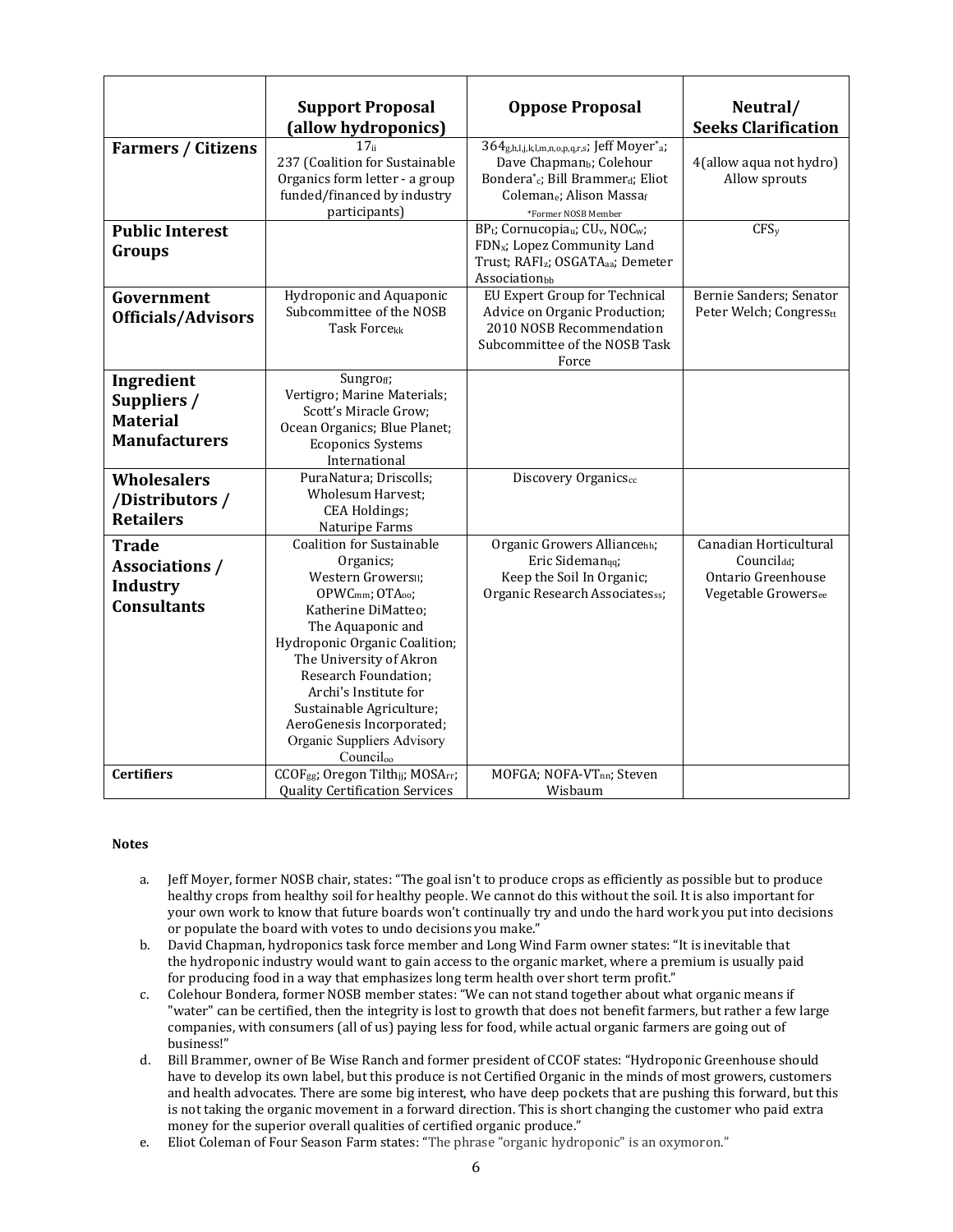- f. Alisson Massa, Board Member of the Jamaica Organic Agriculture Movement/helped write Jamaica's Organic Standard, states "Organic has been and must always be soil-based."
- g. Mary Lynch states: "As an organic farm adviser and teacher at the Organic College in Dromcollogher, Ireland, I am appalled that hydroponic production could even be considered for Organic Certification."
- h. Andrew Knafel states: "It seems obvious that the initial intent of organic has always been to improve the soil (for both the nutritional value of the produce and for the health of the soil). By allowing hydroponic organic we are in reality deceiving the public (intentionally) and not being transparent."
- i. Kimi Wei states: "Soil farming in smallholder farms which practice crop rotation and livestock to crop rotation, is a phenomenally sensible growing style that sequesters C02 in soil and reduces methane emissions from manure."
- j. Claudette Ohsann states: "Hydroponics does nothing to replenish the soil, giving back to the next crop."
- k. Barbara Sanderson states: "Eating food grown in healthy soil is important to a healthy gut. Our food needs to be loaded with healthy bacteria. This information is forefront of the medical research today.
- l. Devin Henry states: "This is not a comment against hydroponic farming. It is a comment opposing allowing hydroponically grown crop to be labeled organic by the USDA."
- m. Joshua Moore states: "Hydroponics is more of a factory then farming, there in it for the easy money with no regard for the small organic farmer."
- n. Donald Stever, an environmental lawyer and certified organic farmer states: "I urge members of the committee to review the film "Symphony of the Soil", produced by Lily Films, which very convincingly explains what soil is and why organic vegetables should be grown natural soil, not in an artificial chemical matrix."
- o. Christine Walasek states: "I am most concerned about the nutritional loss in the produce inherent when hydroponics is the growing method."
- p. Dr. Tony Mathews, a 40- year organic farmer from the UK states: "Because what happens in USA almost inevitably gets copied around the world, in time it will destroy the whole organic industry, putting untold numbers of farmers worldwide out of business. The ethically robust efforts of so many people who have struggled, and continue to struggle, to bring healthy food to people around the world and to limit the damage to our global natural systems will have been wasted if NOSB allows hydroponics to masquerade as organic.
- q. Barbara Alsop states: "They supply a long list of "approved" substances, and then tell us to guess what they are using. There is no way for the consumer to know what is being used, and to my knowledge, no way to establish after the fact what has been used."
- r. Frederic lawler of Abri vergetal Family Farm states: "In order to adopt equivalences with USDA organic standards, container production is now certified under Canada Organic Certification. This affected the perception the consumers have, being so similar to hydroponic production. Container based production were experimentd by some collegues and they find out that most of the root system is not in soil but in the leaching tubing, making container soil based production a hydroponic system in reality."
- s. Rachel Wake states: "Organic growers in the UK do not want to see a lowering of organic standards to allow for hydroponic systems in the USA organic system, as hydroponics is not organic, as it lacks the essential element of the soil!"
- t. Beyond Pesticides (BP) states: "We believe that an organic system should not depend primarily on the addition of soluble fertilizers, and therefore suggest that if container production is allowed, that it be limited to those systems in which the soil volume is sufficient to provide adequate nutrition without additions of soluble fertilizers."
- u. The Cornucopia Institute (Cornucopia) states: "Allowing year-round imports from countries where hydroponic/container growing is illegal to then be labeled and sold as organic in this country undercuts legitimate US organic farmers. It is dead wrong — and patently illegal under the Organic Foods Production Act and the current regulations."
- v. Consumers Union (CU) states: "We are not opposed to hydroponic food production, but we do not believe it should be labeled "organic."
- w. National Organic Coalition (NOC) states: "The issue of Hydroponics/Aquaponics/Bioponics stands out for the members of the National Organic Coalition as one of great importance and historic significance."
- x. Food Democracy Now (FDN) states: "There is no question that organic farming going back over one hundred years - has always been a soilbased production system. Therefore, production systems which are not based in the soil can not be considered organic under the OFPA and therefore, must never be certified organic. In the strongest possible terms we urge that the USDA-National Organic Program should implement an immediate moratorium, correcting its serious error which has allowed the certification of hydroponic operations."
- y. Center for Food Safety (CFS) states: "Further, allowing certifiers to grant organic status to operations in the absence of a formal standard outlining the requirements that must first be met contradicts OFPA."
- z. Michael Sly, charter NOSB chair, of Rural Advancement Foundation International (RAFI) states: "I strongly support the concerns of Dave Chapman and others regarding this matter and urge the board to not postpone action, to address this unfairness."
- aa. Organic Seed Growers and Trade Association (OSGATA) states: "The excerpt from the Rule Section (b) (1) under §6513 provides unambiguous clarity that hydroponic systems are foundationally incapable of fulfilling the requirement for careful soil management."
- bb. Jim Fullmer of the Demeter Association USA states: "This month (October 2016) the National Oceanic and Atmospheric Administration (NOAA) reported that measured CO2 levels in the Earth's atmosphere reached the highest levels in 3 million years, exceeding 400 ppm, not temporarily but for ever. This happened over a very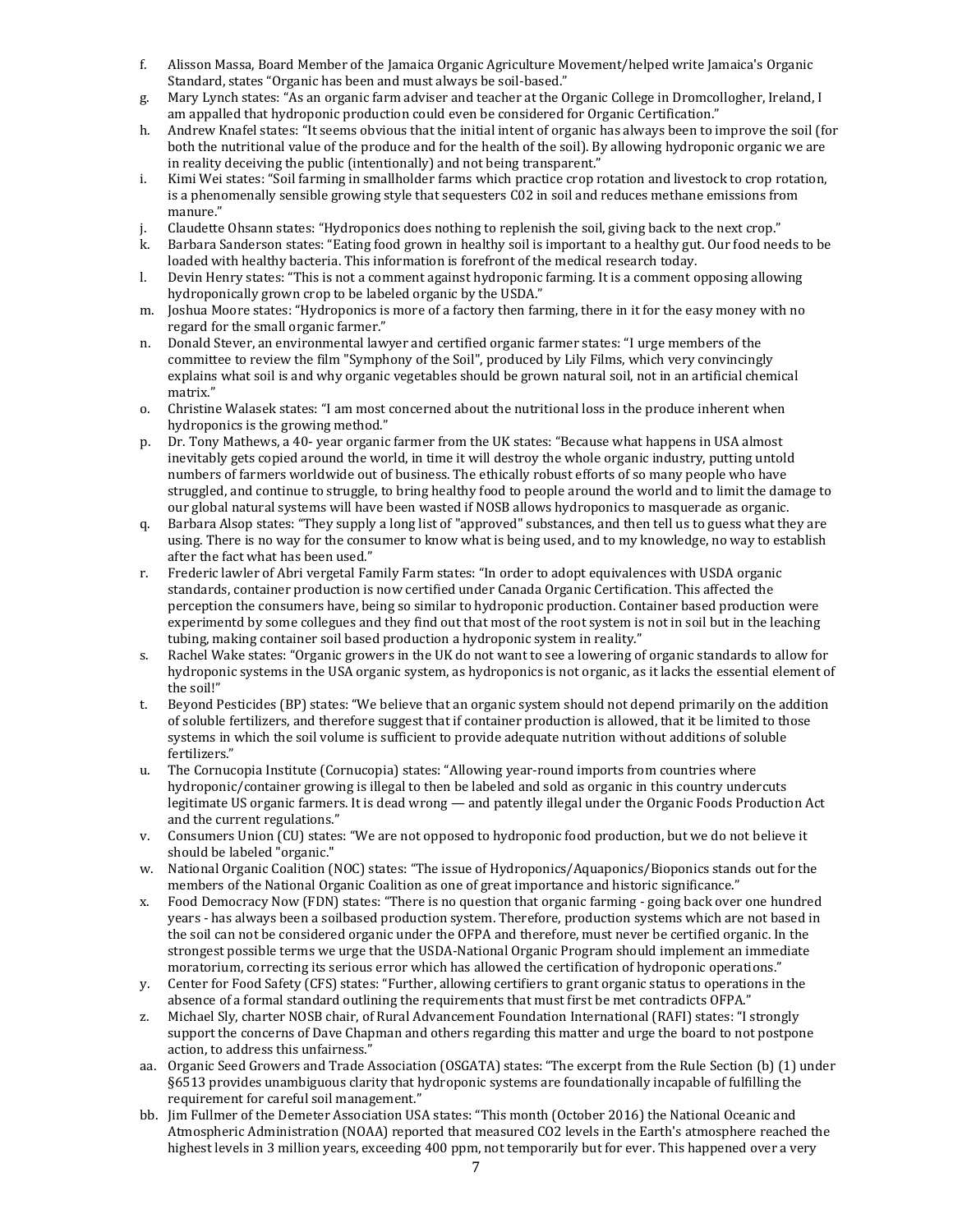short period of time approximately 100 years) with direct relation to global industrialization and the practices that came with it. Even if we stopped all the practices that contributed to this calamity today there still will be 400 ppm in the atmosphere until something is done to aid in pulling it out."

- cc. Anne Moss, president of Discovery Organics states: "Canada does not allow non-soil based greenhouse production. England, Germany, Korea, Japan-in fact most countries prohibit non-soil based growing in their Organic Standards. The Coalition for Sustainable Organics led by Mr. Frankel are focused on crop production efficiencies. I suggest that instead of asking for continued erosion of the US Organic Standard, they create their own value-based standard that helps them promote non-soil based growing practices.
- dd. The Canadian Horticultural Council-Greenhouse Vegetable working Group states: "The two countries have, since 2009, enjoyed the benefits of reduced barriers and equivalency in their organic standardization through the CAN-U.S. Equivalency Agreement. However, hydroponics and aeroponics have an "additional requirement" under the equivalency agreement which means greenhouse vegetable growers are still working with two separate "rulebooks" for the production, labelling and trade of their products to a great extent. U.S.-grown product certified by the NOP as "organic" in the U.S. is not considered organic in Canada. In Canada, organic greenhouse crops must be grown in soil; hydroponic and aeroponic production is prohibited for organic production. The Canadian General Standards Board, working in hand with the Organic Federation of Canada and a wide range of stakeholders, are finalizing amendments to quantify the greenhouse crop soil volume requirements within the Canadian Organic Standard and ensure their official interpretation is consistent. With the NOSB-led process also well underway, the Canadian Horticultural Council (CHC) would like to encourage further Canadian-U.S. collaboration in order to realize greater uniformity in organic standard and the lists of organic permitted substances."
- ee. Ontario Greenhouse Vegetable Growers state: "If US produce is to be exported to Canada labelled organic, it cannot have been produced hydroponically according to Canadian Food Inspection Agency regulations. Ontario Greenhouse Vegetable Growers feels that the differing regulations in Canada and the US lead to significant confusion amongst growers. OGVG supports having the regulations in Canada and the US mirror one another as closely as possible as it would result in better understanding of labelling requirements and equivalency, and stronger trade between the two countries."
- ff. Kathryn Louis of Sungrow states: "We are concerned about the recommendation to redefine growing media… to contain a minimum 20% compost. Compost is less of a "soil" than is a material such as sphagnum peat, which is the current basis for the vast majority of commercial and consumer growing media."
- gg. California Certified Organic Farmers (CCOF) states: "The evolution of systems on the spectrum of container and bioponic production will help innovators and next‐generation farmers address modern concerns related to energy, climate, water, and the availability of nutrients.
- hh. Organic Growers Alliance of the UK states: "I question the right and legality of the NOP to certify such systems when they are so very obviously at odds with the global thinking on organic production techniques. All EU member states have to follow Article 4 of 834/2007 lays down the overall principles of organic crop production. This states that organic production shall be based on the appropriate design and management of biological processes, with ecological systems using natural resources and appropriate crop cultivation methods. A further revision of Article 4 of Regulation 889/2008 states: 'Organic plant production is based on nourishing the plants primarily through the soil ecosystem. Therefore hydroponic cultivation, where plants grow their roots in an inert medium fed with soluble minerals and nutrients, shall not be allowed.' The over ruling principle here is that organic production techniques feed the soil and not the plant."
- ii. Bradley Fox of Horimasa City Farm Inc. states: "It is not so much that containers enrich the soil immediately beneath them, but that containers permit greater production within the same area. Turning this around, this means for the same amount of food produced, more land is freed up for the biodiversity of nature itself. Indeed, any reduction in agricultureʻs footprint should be seen as a positive for biodiversity."
- jj. Oregon Tilth states: "We agree with the Subcommittee's concerns about the degradation of natural resources by paving over fertile soil or through effluent runoff, although we feel that these risks also present themselves in more traditional farming systems. OTCO would support adding greenhouse/bioponic specific examples to the Appendix of the NOP 5020 Natural Resources and biodiversity guidance. This would help ensure that natural resources on all types of organic operations are maintained or improved as required by the standards."
- kk. The Hydroponic/Aquaponic Subcommittee of the NOSB Task Force states: "The practice of bioponics is to encourage these microorganisms of the soil food web to thrive in an aqueous system in order to provide a natural source of nutrients to plants in an environmentally sustainable manner. The result is a highly efficient crop production system that offers alternative organic food production methods to a growing population that must survive despite diminishing resources." [Please note that their comments were not a part of the official published task force report made available to the public and this subcommittee, made up of industry participants, has no current legal status]
- ll. Western Growers state: "Containerized growing allows for the recapture and reuse of water resulting in efficiencies that reduce water use by up to 90 percent per pound of fresh produce and allows farmers to grow up to 10 times more organic produce per square foot per year than open field systems."
- mm.Organic Produce Wholesalers Coalition (OPWC) states: "However, in an ensuing discussion, in which we shared information and questions, our group moved to a consensus that it would be better for the organic community to consider the 4 classes of ponic systems defined in the Crops Subcommittee proposal as individual cases, as opposed to the Subcommittee's proposal to vote on them all at one time."
- nn. Northeast Organic Farming Association Vermont (NOFA VT) states: "we recommend creating a recommendation based on minimum soil volumes and depth as well as a maximum limit on the amount of nutrients that can be